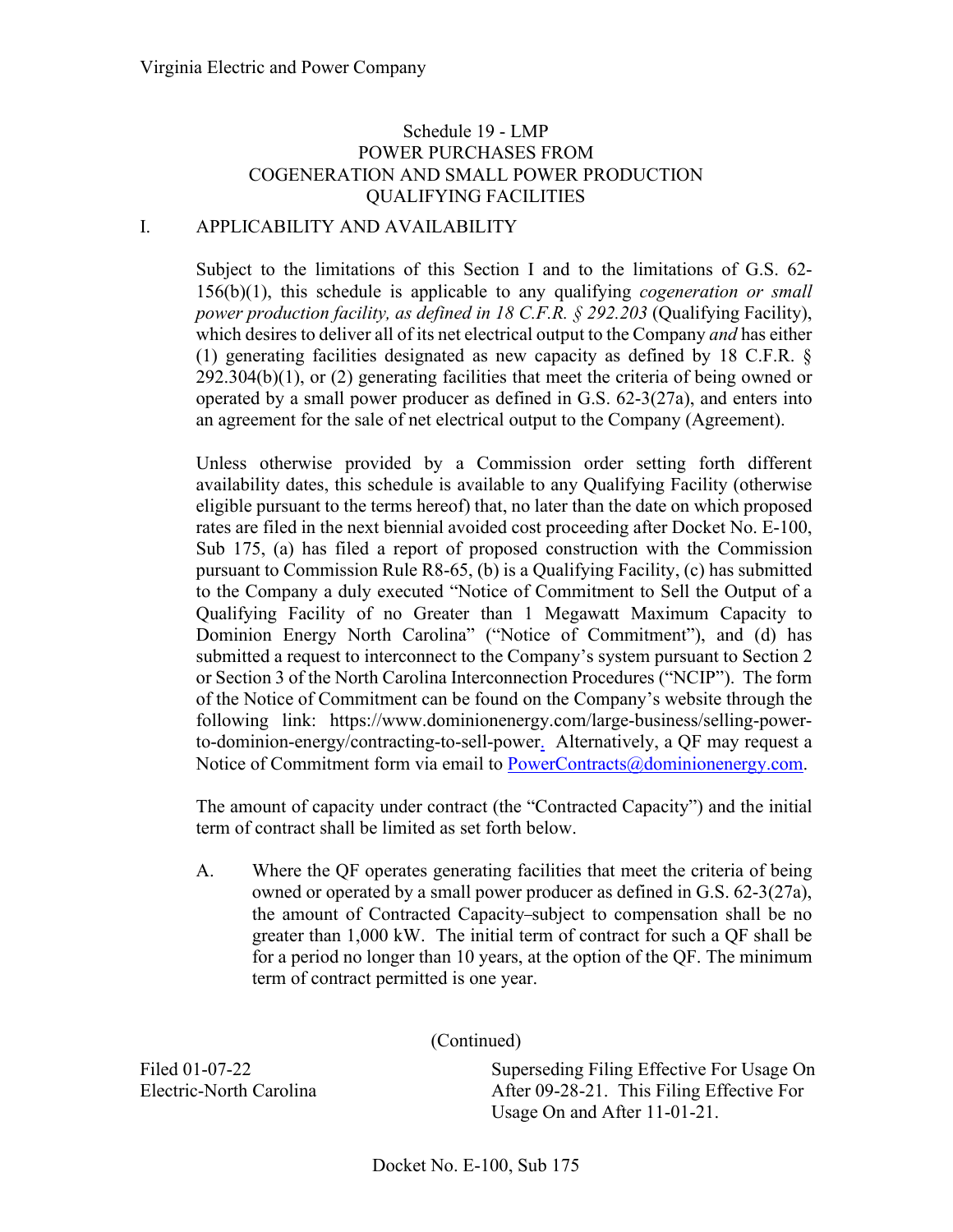#### (Continued)

## I. APPLICABILITY AND AVAILABILITY (Continued)

B. Where the QF is not defined under Paragraph I.A., the amount of Contracted Capacity subject to compensation shall be no greater than 1,000 kW. The initial term of contract for such a QF shall be for a period no longer than 10 years. The minimum term of contract permitted is one year.

Where the QF elects to be compensated for deliveries in accordance with this schedule, the QF must begin deliveries to the Company within thirty months of the Commission's order in Docket No. E-100, Sub 175 approving this Schedule 19- LMP to retain eligibility for the rates contained in this schedule; provided, however, a QF may be allowed additional time to begin deliveries of electrical output to the Company if the QF facilities in question are nearly complete at the end of such thirty month period and the QF is able to demonstrate that it is making a good faith effort to complete its project in a timely manner. Where the QF elects an initial contract term of 10 years, such contract may be renewed for subsequent term(s), at the Company's option, based on substantially the same terms and provisions and at a rate either (1) mutually agreed upon by the parties negotiating in good faith and taking into consideration the Company's then avoided cost rates and other relevant factors or (2) set by arbitration.

This schedule is not available or applicable to a QF owned by a developer, or affiliate of a developer, who sells electrical output to the Company from another facility located within one-half mile unless: (1) each facility provides thermal energy to different, unaffiliated hosts; or (2) each facility provides thermal energy to the same host, and the host has multiple operations with distinctly different or separate thermal needs. For purposes of this paragraph, the distance between facilities shall be measured from the electrical-generating equipment of each facility.

This schedule is not available or applicable to a QF that utilizes a renewable resource, such as hydroelectric, solar, or wind power facilities, which is owned by a developer, or affiliate of a developer, who is selling or will sell electrical output to the Company from another QF using the same renewable energy resource located within one-half mile if the combined output of such renewable resource QFs will exceed 1,000 kWh (ac) in any hour. For purposes of this paragraph, distance

(Continued)

Superseding Filing Effective For Usage On After 09-28-21. This Filing Effective For Usage On and After 11-01-21.

Filed 01-07-22 Electric-North Carolina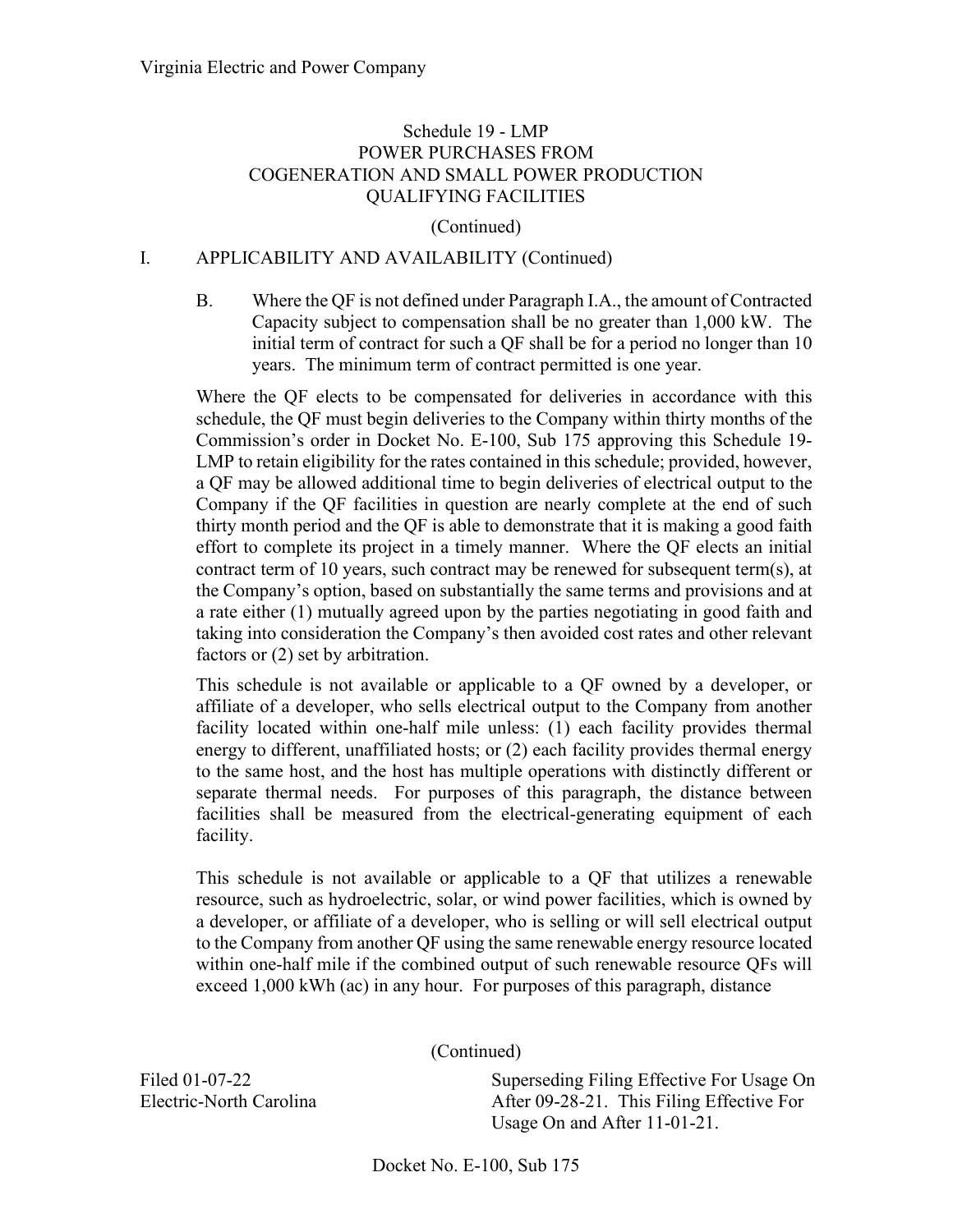#### (Continued)

## I. APPLICABILITY AND AVAILABILITY (Continued)

between QFs shall be measured from the electrical generating equipment of each facility.

### II. MONTHLY BILLING TO THE QF

All sales to the QF will be in accordance with any applicable filed rate schedule. In addition, where the QF contracts for sales to the Company, the QF will be billed a monthly charge equal to one of the following to cover the cost of meter reading and processing:

| Metering required                 | Charge  |
|-----------------------------------|---------|
| One non-time-differentiated meter | \$16.35 |
| One time-differentiated meter     | \$33.72 |
| Two time-differentiated meters    | \$39.05 |

### III. CONTRACT OPTIONS

QFs with a design capacity of 10 kW or less shall elect from the following two options, the manner in which the QF shall operate and provide its electrical output to the Company. This election shall be contracted for and made a part of the QF's Agreement. QFs with a design capacity greater than 10 kW must contract for the supply of both energy and capacity to the Company, in accordance with Paragraph III. A., below. Purchase payments, if any, to the QF for the supply of energy and/or capacity to the Company shall be based on this contractual designation.

A. Supply of Energy and Capacity. A QF shall contract for the supply of both energy and capacity to the Company, except as may be permitted pursuant to Paragraph III. B., below. The level of capacity that the QF contracts for shall not exceed the capacity limits outlined in Paragraph I. The supply of both energy and capacity shall require the installation of one (or two, if necessary) time differentiated meter(s) to measure the hourly output of the QF's generation facility.

(Continued)

Filed 01-07-22 Electric-North Carolina

Superseding Filing Effective For Usage On After 09-28-21. This Filing Effective For Usage On and After 11-01-21.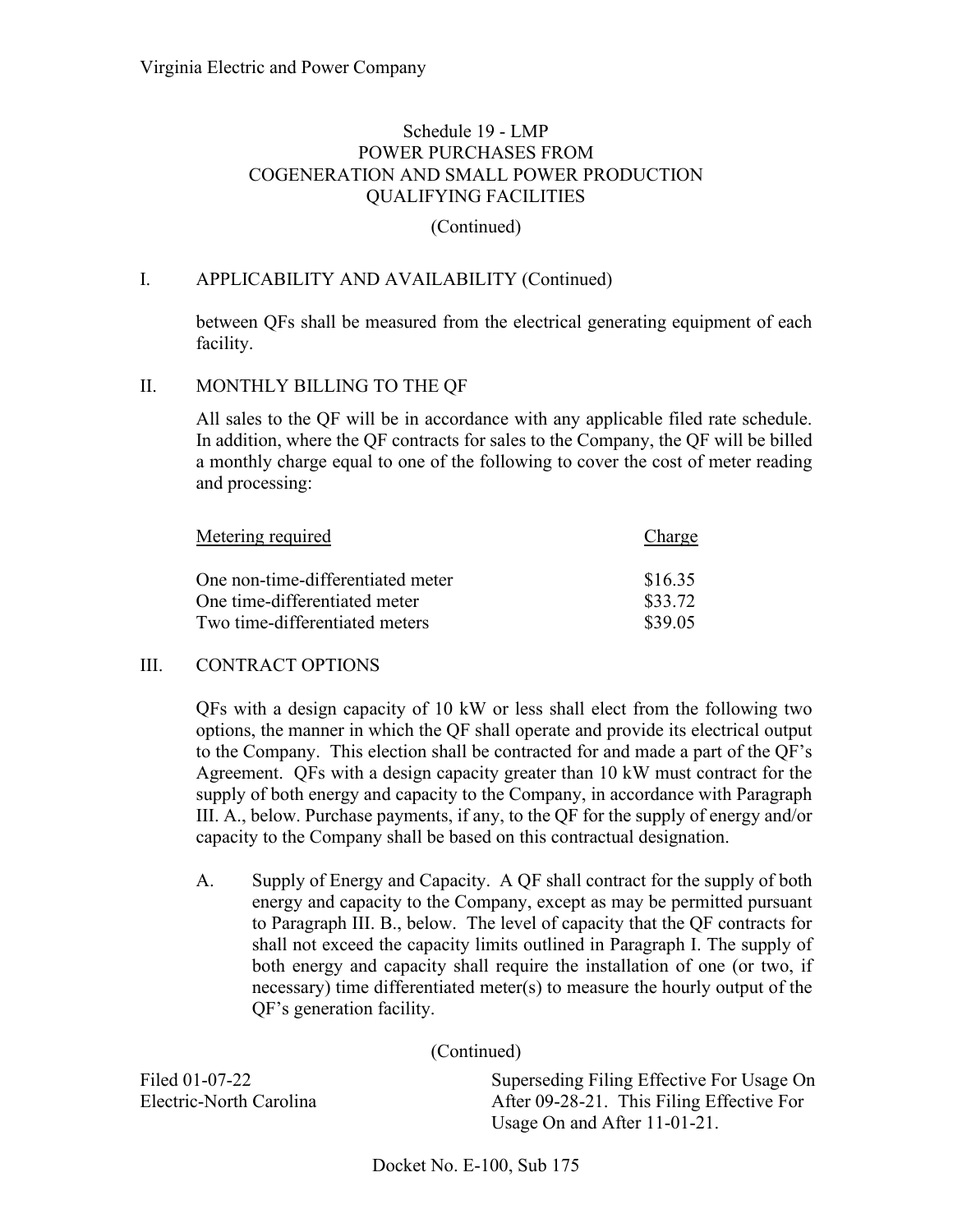### (Continued)

### III. CONTRACT OPTIONS (Continued)

- B. Supply of Energy Only. A QF with a design capacity of 10 kW or less may elect to contract for the supply of energy only to the Company. A QF electing this option will not be eligible for capacity payments. Election of this option shall require the installation of a non-time-differentiated meter to measure the monthly output of the QF's generation facility.
- C. Energy Storage Devices. A QF may elect to contract under options in Paragraph III. A or Paragraph III. B., above with Facility designs that incorporate Energy Storage Devices ("ESD"s).

#### IV. PAYMENT FOR COMPANY PURCHASES OF ENERGY AND CAPACITY

A QF that supplies both energy and capacity to the Company, in accordance with Paragraph III.A., above, shall receive purchase payments as follows:

A. Energy Purchase Payments

Purchase payments for the supply of energy by the QF to the Company will be based on an hourly energy purchase price (cents per kWh) that is calculated using the hourly \$/MWh PJM Interconnection, LLC (PJM) Day Ahead Locational Marginal Price (DA LMP) at the PJM-defined nodal location nearest to the Qualifying Facility divided by 10, and multiplied by the hourly net generation as recorded on the Company's time-differentiated meter. Operator shall be paid for energy up to 105% of Contracted Capacity in any hour except no payment shall be made for generation in excess of 1,000 kW in any hour.

B. Capacity Purchase Payments

The Company shall pay a levelized capacity payment for each year of the contract term. A swine or poultry waste-fueled generator, or a hydroelectric facility with a capacity of 5 MW or less in capacity that has a power purchase agreement in effect as of July 27, 2017, which commits to sell and deliver energy and capacity for a new fixed contract term prior to the termination of the Operator's existing contract term is considered to avoid

| (Continued) |  |
|-------------|--|
|-------------|--|

Filed 01-07-22 Electric-North Carolina

Superseding Filing Effective For Usage On After 09-28-21. This Filing Effective For Usage On and After 11-01-21.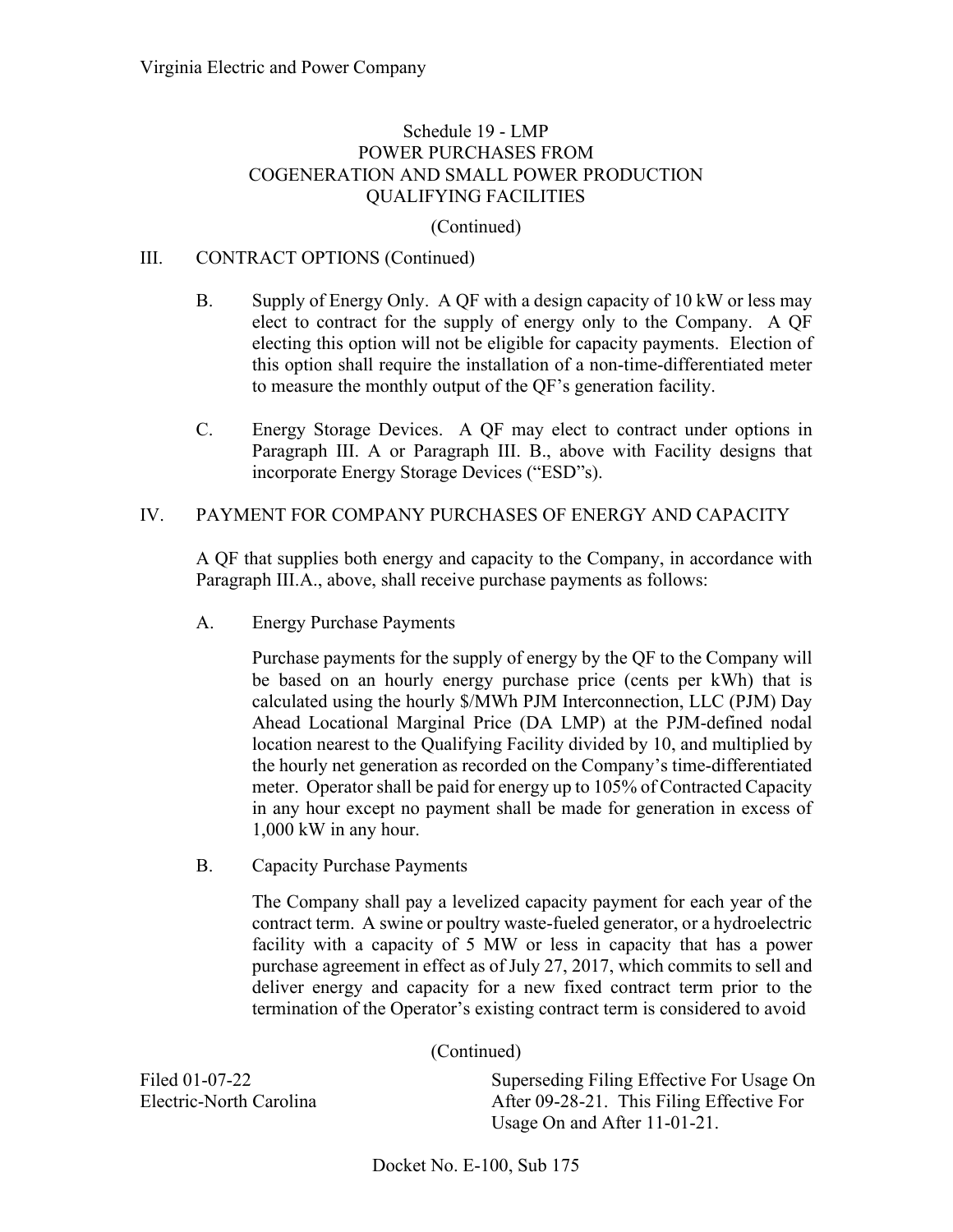(Continued)

# IV. PAYMENT FOR COMPANY PURCHASES OF ENERGY AND CAPACITY (Continued)

a future capacity need for these designated resource types beginning in the first year following the Operator's existing PPA, pursuant to N.C.G.S. § 62- 156(b)(3), as amended. For other types of generation, an Operator's commitment to sell and deliver energy and capacity over a future fixed term is considered to avoid an undesignated future capacity need beginning only in the first year when there is an avoidable capacity need identified in the Company's most recent IRP. Levelized payments to such Operators shall therefore incorporate the need for capacity only in those years that the Company's most recent IRP forecast period has demonstrated a capacity need.

Effective each June 1, PJM establishes the Reliability Pricing Model (RPM) capacity resource clearing price for each PJM zone, shown as a \$/MW-day price, that will be applicable through the following May 31 of the next year. Such prices will be the clearing results from PJM's Base Residual Auction (BRA). The Company will pay Operator the price associated with the capacity product most applicable to the QF resource type and performance. Capacity purchase payments provided for under this Schedule are based on (1) an average of the 2018 PJM BRA clearing prices for Delivery Years 2019-2020 through 2021-2022, (2) converted to a cents/kWh on-peak capacity purchase price, (3) applied to the years of the Schedule 19-LMP contract that correspond to the Company's capacity need as identified in its most recent IRP, and (4) levelized over the course of the ten-year contract.

Payments for the supply of capacity by the QF to the Company will be made based upon the QF's daily net on-peak generation multiplied by the capacity purchase price calculated pursuant to the method described above and indicated below under "Capacity Price."

(Continued)

Superseding Filing Effective For Usage On After 09-28-21. This Filing Effective For Usage On and After 11-01-21.

Filed 01-07-22 Electric-North Carolina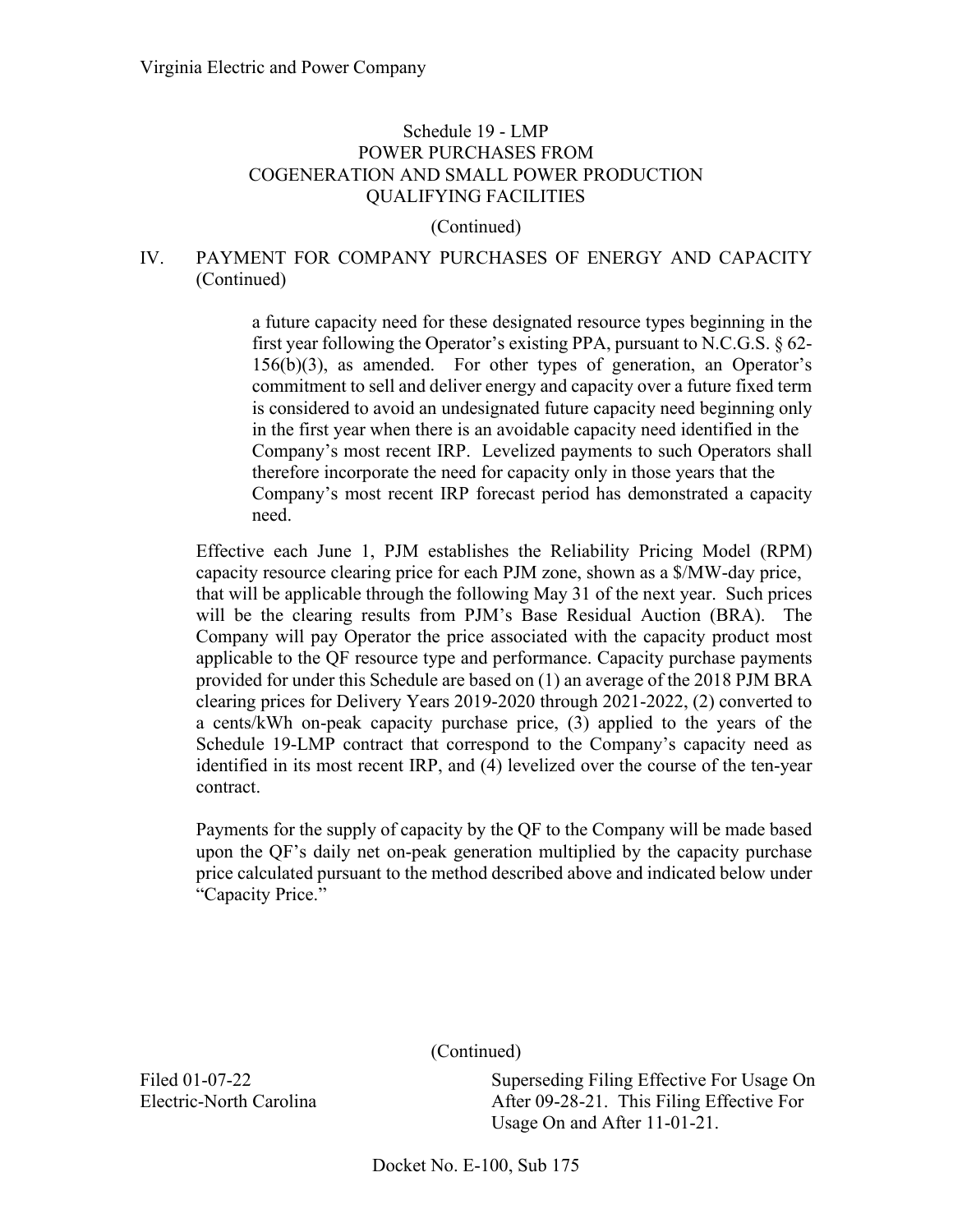(Continued)

# IV. PAYMENT FOR COMPANY PURCHASES OF ENERGY AND CAPACITY (Continued)

The purchase payment for capacity may be modified by application of the Summer Peak Performance Factor (SPPF), as described below. The on-peak hours for every day are from 7 AM to 11 PM. Off-peak hours are defined as all other hours. Capacity Payment shall not be made for generation in any hour that exceeds the Contracted Capacity. Initially, a QF's SPPF will be 1. Once a QF has achieved Commercial Operations and such operation encompasses at least a full Summer (defined by PJM as June 1 through September 30), the following January billing month, and for each January billing month thereafter, an SPPF will be calculated that is based on the QF's operation during the five (5) PJM coincident peak hours (CP Hours), as posted by PJM, during the Summer of the previous calendar year. The QF's SPPF is equal to the number of CP Hours in which the QF generated at or greater than 75% of its Contracted Capacity, divided by 5. Therefore, the SPPF could be 0, 0.2, 0.4, 0.6, 0.8, or 1.0. When applicable, the QF's SPPF will be applied to the monthly capacity purchase payment for each billing month of the current calendar year.

Capacity Price

On-Peak  $(\frac{\ell}{kWh})$  0.3312

(Continued)

Superseding Filing Effective For Usage On After 09-28-21. This Filing Effective For Usage On and After 11-01-21.

Filed 01-07-22 Electric-North Carolina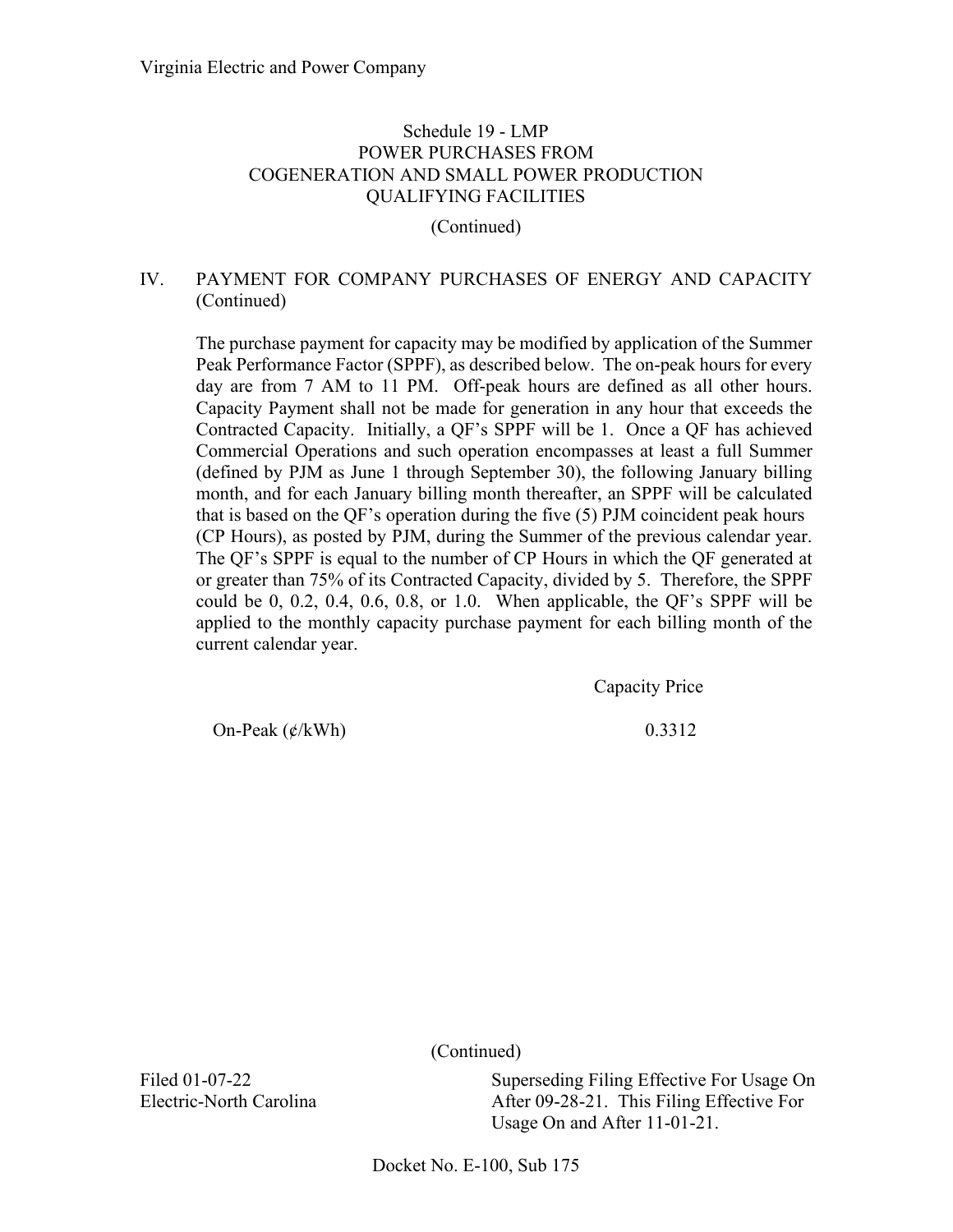## (Continued)

## V. PAYMENT FOR COMPANY PURCHASES OF ENERGY ONLY

A QF that supplies only energy to the Company, in accordance with its election in Paragraph III.B., above, shall receive purchase payments as follows:

Purchase payments for the supply of energy only by the QF to the Company will be based on an energy purchase price (cents per kWh) that is calculated using the average of the hourly \$/MWh DA LMP at the PJM-defined nodal location nearest to the Qualifying Facility for the QF's billing month, divided by 10, and multiplied by the net generation as recorded on the Company's non-time-differentiated meter.

### VI. PROVISIONS FOR COMPANY PURCHASE OF THE QF GENERATION

- A. The QF shall own and be fully responsible for the costs and performance of the QF's:
	- 1. Generating facility in accordance with all applicable laws and governmental agencies having jurisdiction;
	- 2. Control and protective devices as required by the Company on the QF's side of the meter.
- B. The sale of electrical output to the Company by a QF at avoided cost rates pursuant to this Schedule 19-LMP does not convey ownership to the Company of the renewable energy credits or green tags associated with the QF facility.
- C. The QF is responsible for obtaining an interconnection service agreement for delivery of electrical output generated by its facility onto the Company's electrical system. Information on interconnection procedures for the QF's generation interconnection is provided through the Internet at the Company's website:

[https://www.dominionenergy.com/north-carolina-electric/large-business](https://www.dominionenergy.com/north-carolina-electric/large-business-services/using-our-facilities/parallel-generation-and-interconnection)[services/using-our-facilities/parallel-generation-and-interconnection](https://www.dominionenergy.com/north-carolina-electric/large-business-services/using-our-facilities/parallel-generation-and-interconnection)

If the interconnection is subject to FERC jurisdiction, the interconnection will be in accordance with FERC and PJM Interconnection, L.L.C. requirements.

(Continued)

Filed 01-07-22 Electric-North Carolina

Superseding Filing Effective For Usage On After 09-28-21. This Filing Effective For Usage On and After 11-01-21.